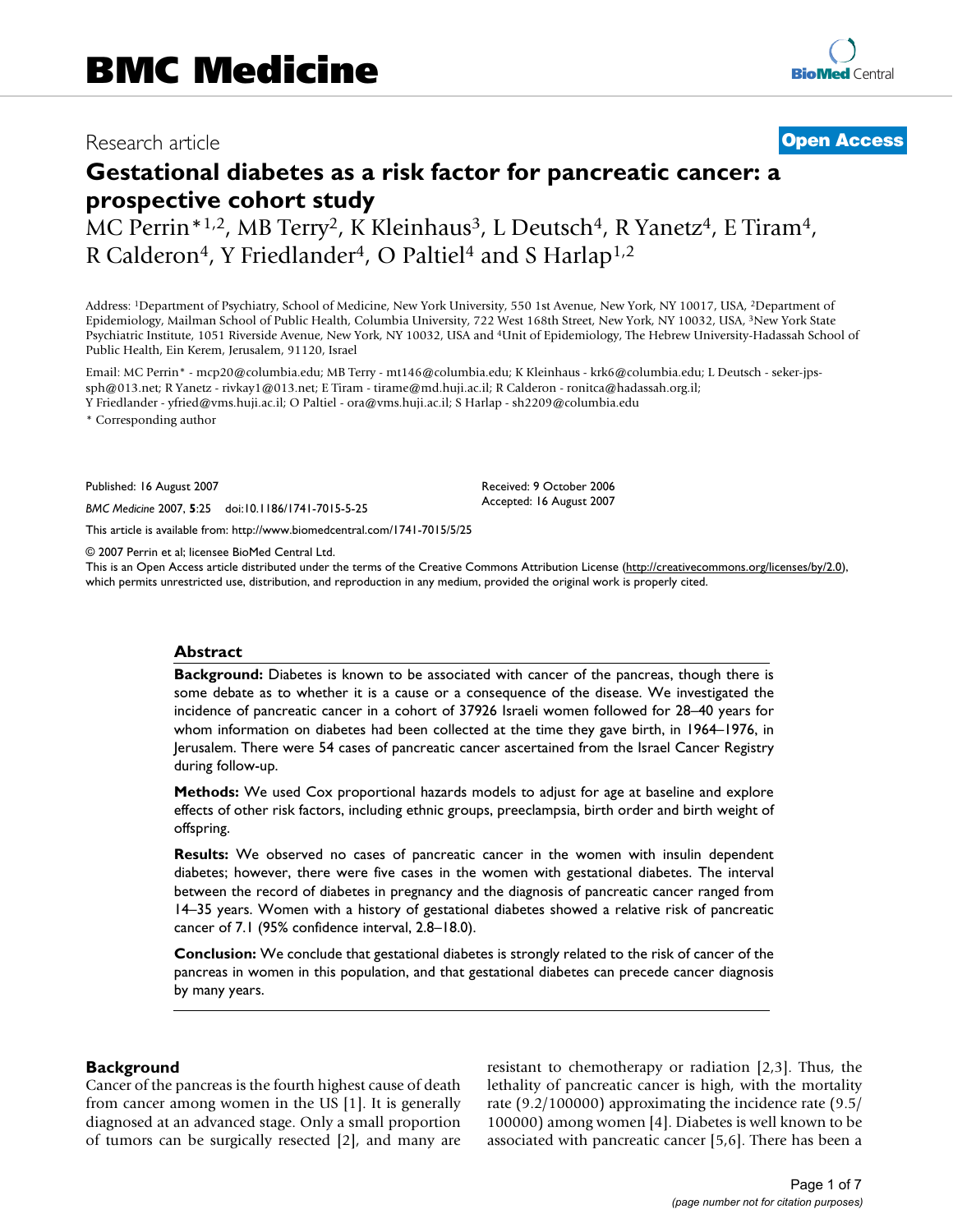long-standing debate, however, as to whether this is a consequence or an antecedent of the pancreatic tumor; evidence exists supporting both views [3]. On the one hand, patients with newly diagnosed pancreatic cancer frequently have type 2 diabetes mellitus of recent onset; removal of the tumor often ameliorates its manifestations [3]. On the other hand, individuals with long-standing diabetes have also been shown to be at increased risk of pancreatic cancer [3].

During pregnancy, women become progressively more insulin resistant as a result of weight gain and release of placental hormones [7]. While most women are able to compensate with increased secretion of insulin and experience only minor changes in plasma glucose levels, those with gestational diabetes mellitus are unable to compensate for the increased resistance and become hyperglycemic [7]. Risk factors for gestational diabetes mellitus include older age, family history of diabetes and high body mass index (BMI) and ethnicity [8]. In the US, the prevalence of gestational diabetes mellitus is approximately 7% [\[9\]](#page-5-0), though it varies by ethnic group. It is more common among African-Americans, Hispanics, Asians and Native Americans than among non-Hispanic Whites [10-14]. Short-term consequences include fetal macrosomia and other neonatal morbidities; long term sequelae place the mother and offspring at increased risk of type 2 diabetes mellitus [[9](#page-5-0)]. A few investigators have studied gestational diabetes mellitus and gestational glucose intolerance as risk factors for breast cancer and other cancers [15,16] but none, to our knowledge, have investigated gestational diabetes mellitus in relation to pancreatic cancer.

# **Methods**

This study relies on an ongoing population-based cohort study derived from births, with follow-up till the present day of all offspring and their parents. The Jerusalem Perinatal Study recorded all 92408 births in 1964–1976 to residents of a defined geographic area. Subsets of mothers were interviewed in 1965–1968 ( $N = 11467$  births) in antenatal clinics and in 1974–1976 ( $N = 16912$  births) 1– 3 days after birth [17]. The present analysis focuses on the mothers of the 84781 offspring born in the three largest obstetric units, where the study included active surveillance of maternal and obstetric conditions; data on maternal and obstetric information was copied from the labor ward log at the time of birth using separate rubrics in the Perinatal Study's pre-coded forms [17] that allowed for a record of maternal "diabetes" (presumed to be insulindependent juvenile diabetes or type 1) and "pre-diabetes", corresponding, approximately, to gestational diabetes mellitus. In that era, all pregnant women were screened for glycosuria at each antenatal visit; if found positive, they would be referred for an oral glucose tolerance test.

In 2004–2005, using the national identity numbers that are assigned to citizens of Israel, we traced and ascertained the vital status of 40898 mothers in this cohort through linkage with Israel's National Population Registry. Then, we linked the cohort to the Israel Cancer Registry. The Israel Cancer Registry, which was started in 1961, is 95.7% complete for pancreatic cancer [18]. Names, identity numbers and other identifying information were removed from the file that was analyzed collaboratively in New York and Israel. The study was approved by the Institutional Review Boards of both participating institutions.

# *Statistical analyses*

We included all cases of first primary malignant pancreatic cancers, as defined by the International Classification of Diseases for Oncology, 3rd edition (site code: C25 and fifth digit morphology code of 3) that were diagnosed between the first observed birth and 31 December 2004. We used Cox proportional hazards models to estimate the relative risk (hazard ratio) of pancreatic cancer in women with a diagnosis of gestational diabetes mellitus in any pregnancy compared to women without a diagnosis of gestational diabetes mellitus during the entire study period (1964–1976) using the PHREG procedure available in SAS 9.0 (SAS Institute Inc, Cary, NC, USA). Women were followed from the "baseline birth" (i.e., first time they gave birth in 1964–1976) until death, date of diagnosis of any cancer, or end of follow-up period (31 December 2004).

Variables included in the model were those that altered the age-adjusted estimate of the relative risk by more than 10%. We also tested whether a covariate for time period (year of first observed birth) affected the estimate, or was predictive of pancreatic cancer risk. As it did not effect the estimate and did not predict pancreatic cancer risk, we did not include the term in the final model. Age at the first observed birth was treated as a continuous variable, missing values ( $N = 50$ ) being assigned to the mean (26.2) years). Other variables were treated as dichotomies, or sets with a dummy, coded 1 (if present) or 0 (if absent). Variables tested included categories of birth order at the last observed pregnancy, ethnic ancestry based on the woman's father's place of birth (Israel, other Western Asia, North Africa and Europe etc. – the latter including the Americas, sub-Saharan Africa and Australasia; no information was available for the origin of the woman's mother), social class (based on husband's occupation at last observed birth), categories of education, presence of other specific complications of pregnancy in any observed birth, and birth defects, low  $( $2.5 \text{ kg}$ )$  or high  $(4.0 \text{ kg})$  or more) birth weight in one or more offspring. Unless otherwise stated, categories of missing data in other variables (most affected less than 0.1% of women) were included in the reference groups. The results are presented as relative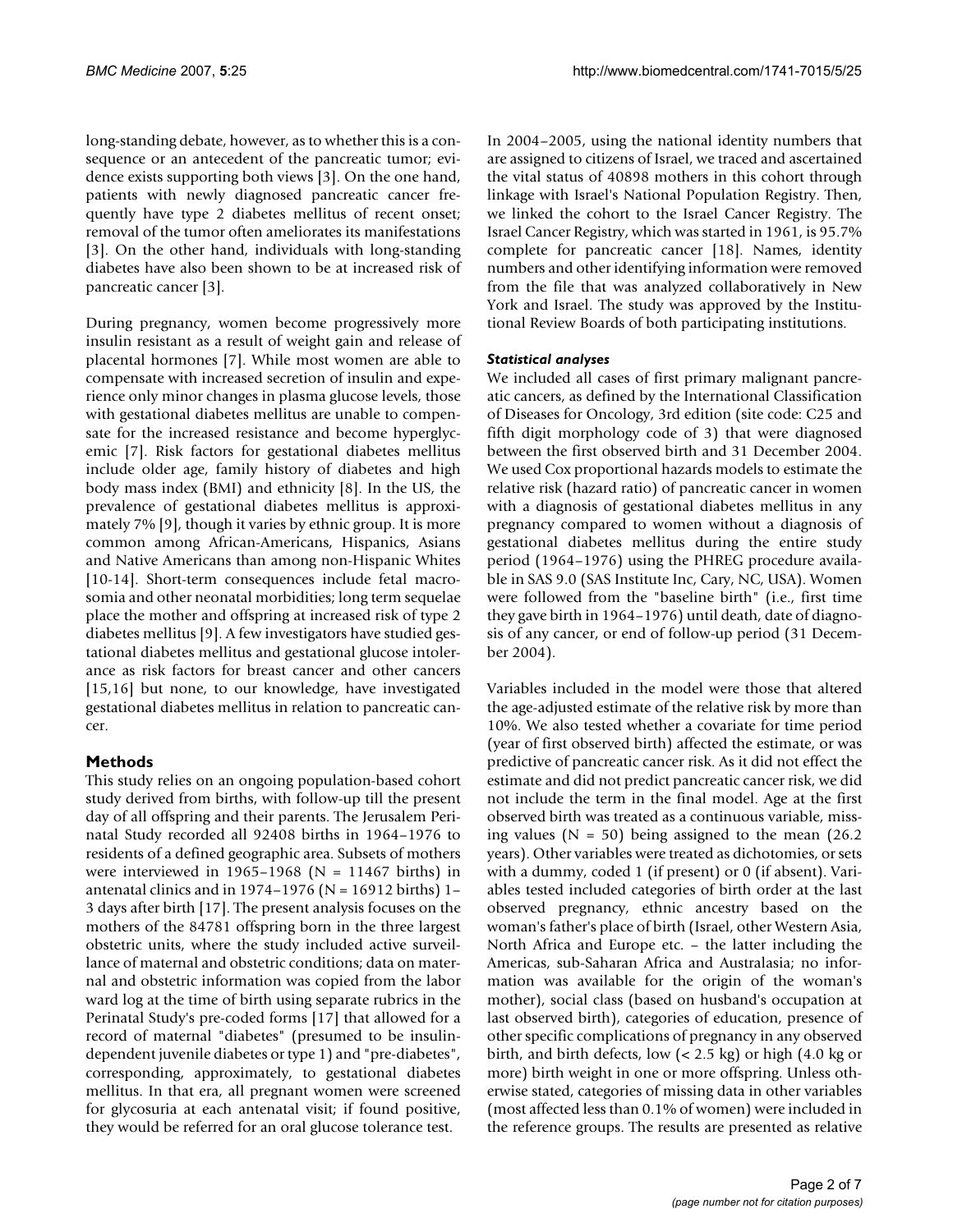risks, adjusted for age or for other variables, with 95% confidence intervals.

# *Numbers and exclusions*

Of the 40898 women traced, 37980 (92.9%) delivered at least once in one of the three largest hospitals in Jerusalem, where complete diabetes information was collected for the cohort. Untraced women were similar in age at first observed birth, more often unmarried and more likely to be of European ancestry. Untraced women had a lower prevalence of gestational diabetes mellitus (0.4%) compared to a prevalence of 1.0% among women who were traced. Among women who were successfully traced, the incidence of pancreatic cancer was not significantly related to hospital of birth. We also excluded 41 women who were diagnosed with various malignancies prior to their first observed birth in the study, and an additional 13 women (none with pancreas cancer) who were diagnosed with gestational diabetes mellitus in one pregnancy and type 1 diabetes mellitus in another pregnancy during the study period.

# **Results**

The assumption of proportionality over time was met based on a visual inspection of log negative log survival plot. There were 37926 women available for study, including 410 diagnosed with gestational diabetes during one or more pregnancies in 1964–1976. Table 1 compares the characteristics of women with and without this pregnancy complication. Women with gestational diabetes tended to be older at the baseline birth, multiparous at the last birth and of slightly higher social class. While there were subtle differences in ethnic ancestry (women with gestational diabetes mellitus being more likely to have a father from Europe), immigrant women were similar to those born in Israel. Several complications of pregnancy were significantly more frequent among women with gestational diabetes mellitus (e.g. heart disease and preeclampsia) and sub-optimal outcomes were more common in their offspring, including low birth weight, high birth weight and congenital malformations.

At the cut-off date of 31 December 2004, the mean length of follow-up was 38.0 years and the median age of the women in the cohort was 59 (43–94). During the 28–40

| Characteristic                                 |                 | <b>Gestational diabetes</b> | p-Value |          |
|------------------------------------------------|-----------------|-----------------------------|---------|----------|
|                                                |                 |                             | ٠       |          |
| Number of women                                |                 | 37516                       | 410     |          |
| Percent                                        |                 | 100                         | 100     |          |
| Age at first observed birth                    | < 25            | 47.2                        | 32.4    | < 0.0001 |
|                                                | $25 - 29$       | 28.0                        | 29.3    |          |
|                                                | $30 - 34$       | 14.5                        | 23.4    |          |
|                                                | $35+$           | 10.3                        | 14.9    |          |
| Birth place of woman                           | Born in Israel  | 46.8                        | 47.8    | 0.7      |
|                                                | Born abroad     | 53.2                        | 52.2    |          |
| Birth place of woman's father                  | Israel          | 14.6                        | 11.5    | 0.05     |
|                                                | Other West Asia | 28.3                        | 27.6    |          |
|                                                | North Africa    | 21.5                        | 19.5    |          |
|                                                | Europe etc.     | 35.5                        | 41.5    |          |
| Social class at last observed birth            | Low             | 30.8                        | 25.6    | 0.03     |
|                                                | Middle          | 37.2                        | 42.7    |          |
|                                                | High            | 32.0                        | 31.7    |          |
| Heart disease at any observed birth            | No              | 99.3                        | 96.8    | < 0.0001 |
|                                                | Yes             | 0.7                         | 3.2     |          |
| Preeclampsia at any observed birth             | No              | 97.2                        | 87.8    | < 0.0001 |
|                                                | Yes             | 2.8                         | 12.2    |          |
| Birth order at last observed birth             |                 | 22.1                        | 11.7    | < 0.0001 |
|                                                | $2 - 3$         | 44.7                        | 48.5    |          |
|                                                | $4+$            | 33.2                        | 39.8    |          |
| Any offspring with birth weight $\leq$ 4000 g  | No              | 88.7                        | 73.7    | < 0.0001 |
|                                                | Yes             | 11.3                        | 26.3    |          |
| Any offspring with birth weight $<$ 2500 g     | No              | 89.0                        | 80.0    | < 0.0001 |
|                                                | Yes             | 11.0                        | 20.0    |          |
| Any offspring with congenital<br>malformations | No              | 92.5                        | 88.3    | 0.001    |
|                                                | Yes             | 7.5                         | 11.7    |          |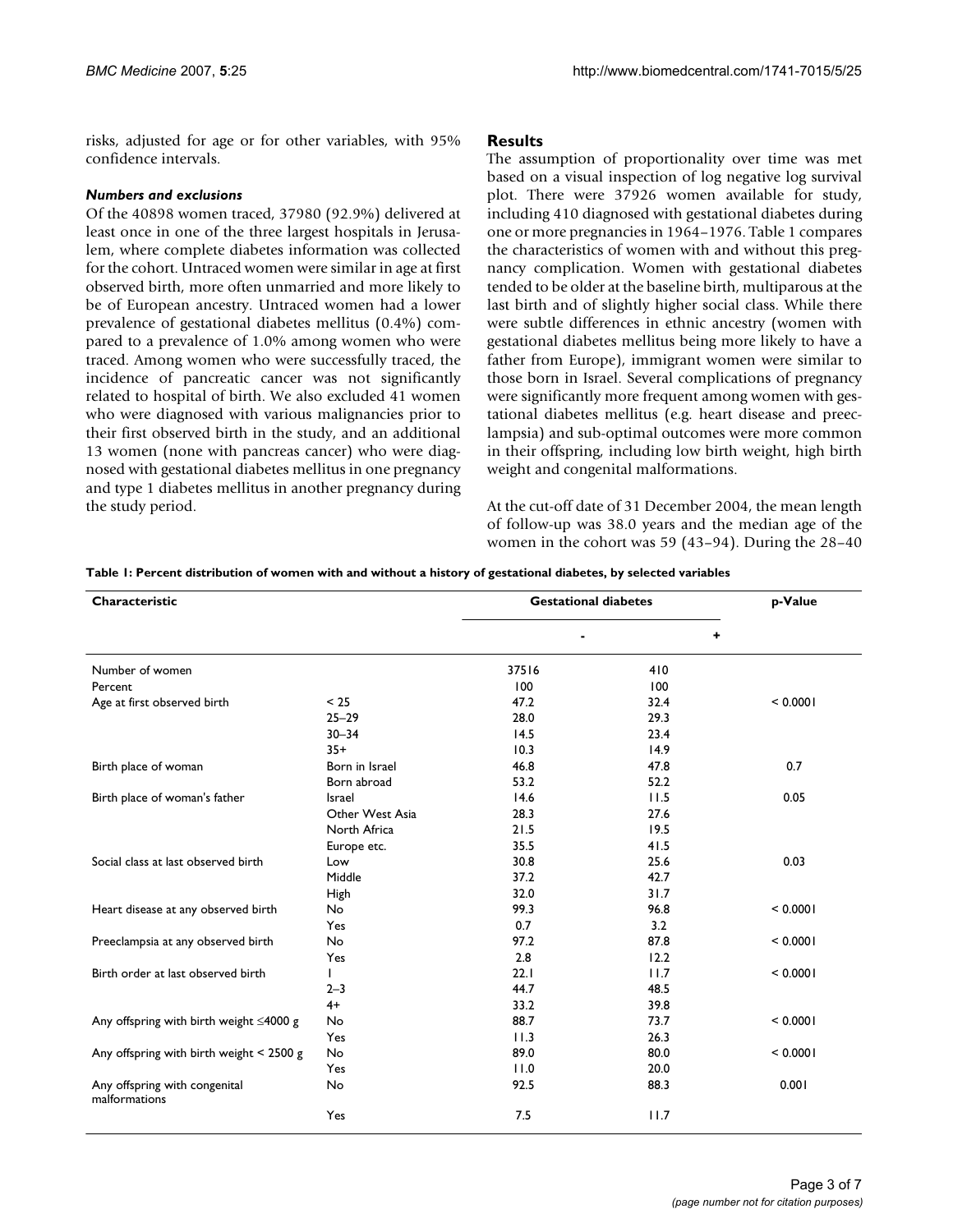years of follow-up, 54 cases of pancreatic cancer were reported to the Israel Cancer Registry in the cohort. The interval between diagnosis of gestational diabetes mellitus and diagnosis of pancreatic cancer ranged from 14–35 years. The median age at diagnosis of pancreatic cancer was 57 (range 35–77); among those women who were also diagnosed with gestational diabetes mellitus, the median age at diagnosis was 58 (range 42–76). The lifetable estimates of 1-year and 5-year survival rates of these cases were 30% and 8%, respectively.

Table 2 shows the association of selected variables with the relative risk of pancreatic cancer, adjusted for age at entry. Immigrants did not differ from Israeli-born women and although there were differences associated with ethnic origin. The lowest incidence of pancreas cancer was seen in women whose fathers were born in North Africa or Israel. Though the middle and lowest social classes, compared to the highest social class, were at increased risk of pancreatic cancer, the estimates did not reach the level of significance.

There was a sevenfold increase in risk estimated for women reported to have heart disease in at least one of their pregnancies ( $p < 0.0008$ ), based on three cases. Other complications of pregnancy (i.e., preeclampsia, low birth weight, high birth weight and birth defects and high birth order) were associated with modest (non-significant) increases in the incidence of pancreatic cancer.

Type 1 diabetes was reported at the time of birth in 137 women; none of these were subsequently diagnosed with pancreatic cancer during the follow-up period. Among the 410 women with gestational diabetes, five were diagnosed with pancreatic cancer. Table 3 shows estimates of the relative risk of this malignancy in women previously diagnosed with gestational diabetes mellitus, both ageadjusted and further adjusted for other variables. There was a highly significant eightfold increase in incidence when taking age into account; this excess was maintained sevenfold and was also highly significant after adjusting for other risk factors such as birth of offspring with especially low or high birth weights.

# **Discussion**

To our knowledge this is the first study to relate pancreatic cancer in women to gestational diabetes mellitus. The results suggest that gestational diabetes mellitus could be an important risk factor for pancreatic cancer. Unlike type 2 diabetes mellitus, gestational diabetes mellitus has been little studied as a risk factor for cancer. In a populationbased case control study that examined pregnancy charac-

| Table 2: Incidence of pancreatic cancer, age-adjusted relative risk (RR) and 95 % confidence interval (CI) by selected characteristics |  |  |
|----------------------------------------------------------------------------------------------------------------------------------------|--|--|
|                                                                                                                                        |  |  |

|                                                                  |                 | <b>Pancreatic cancer</b> |              |                 |              |
|------------------------------------------------------------------|-----------------|--------------------------|--------------|-----------------|--------------|
| Characteristic                                                   |                 |                          | ٠            | <b>RR</b>       | 95% CI       |
| Number of women                                                  |                 | 37872                    | 54           |                 |              |
| Birthplace of woman                                              | Born abroad     | 20136                    | 33           |                 |              |
|                                                                  | Born in Israel  | 17736                    | 21           |                 | $0.6 - 1.8$  |
| Maternal father's country of birth                               | <b>Israel</b>   | 5535                     | 4            | 0.4             | $0.1 - 1.2$  |
|                                                                  | Other West Asia | 10720                    | 21           | 0.9             | $0.5 - 1.7$  |
|                                                                  | North Africa    | 8136                     | 6            | 0.4             | $0.2 - 0.9$  |
|                                                                  | Europe          | 13481                    | 23           |                 |              |
| Social class                                                     | <b>High</b>     | 12141                    | 9            |                 |              |
|                                                                  | Middle          | 14099                    | 23           | 2.1             | $1.0 - 4.5$  |
|                                                                  | Low             | 11632                    | 22           | 1.7             | $0.8 - 3.7$  |
| Birth order at last observed birth                               | $1-2$           | 17664                    | 13           |                 |              |
|                                                                  | $3+$            | 20208                    | 41           | 1.3             | $0.7 - 2.6$  |
| Heart disease in any observed birth                              | No              | 37598                    | 51           |                 |              |
|                                                                  | Yes             | 274                      | 3            | 7.3             | $2.3 - 23.4$ |
| Preeclampsia in any observed birth                               | No              | 36774                    | 51           |                 |              |
|                                                                  | Yes             | 1098                     | 3            | $\mathsf{I}$ .4 | $0.4 - 4.7$  |
| Offspring $\geq 4000$ g at birth in any<br>observed birth        | No              | 33529                    | 43           |                 |              |
|                                                                  | Yes             | 4343                     | $\mathbf{H}$ | 1.7             | $0.9 - 3.3$  |
| Offspring < 2500 g at birth in any<br>observed birth             | No              | 33679                    | 45           |                 |              |
|                                                                  | Yes             | 4193                     | 9            | 1.7             | $0.8 - 3.5$  |
| Offspring with congenital<br>malformations in any observed birth | No              | 35016                    | 48           |                 |              |
|                                                                  | Yes             | 2856                     | 6            | 1.6             | $0.7 - 3.8$  |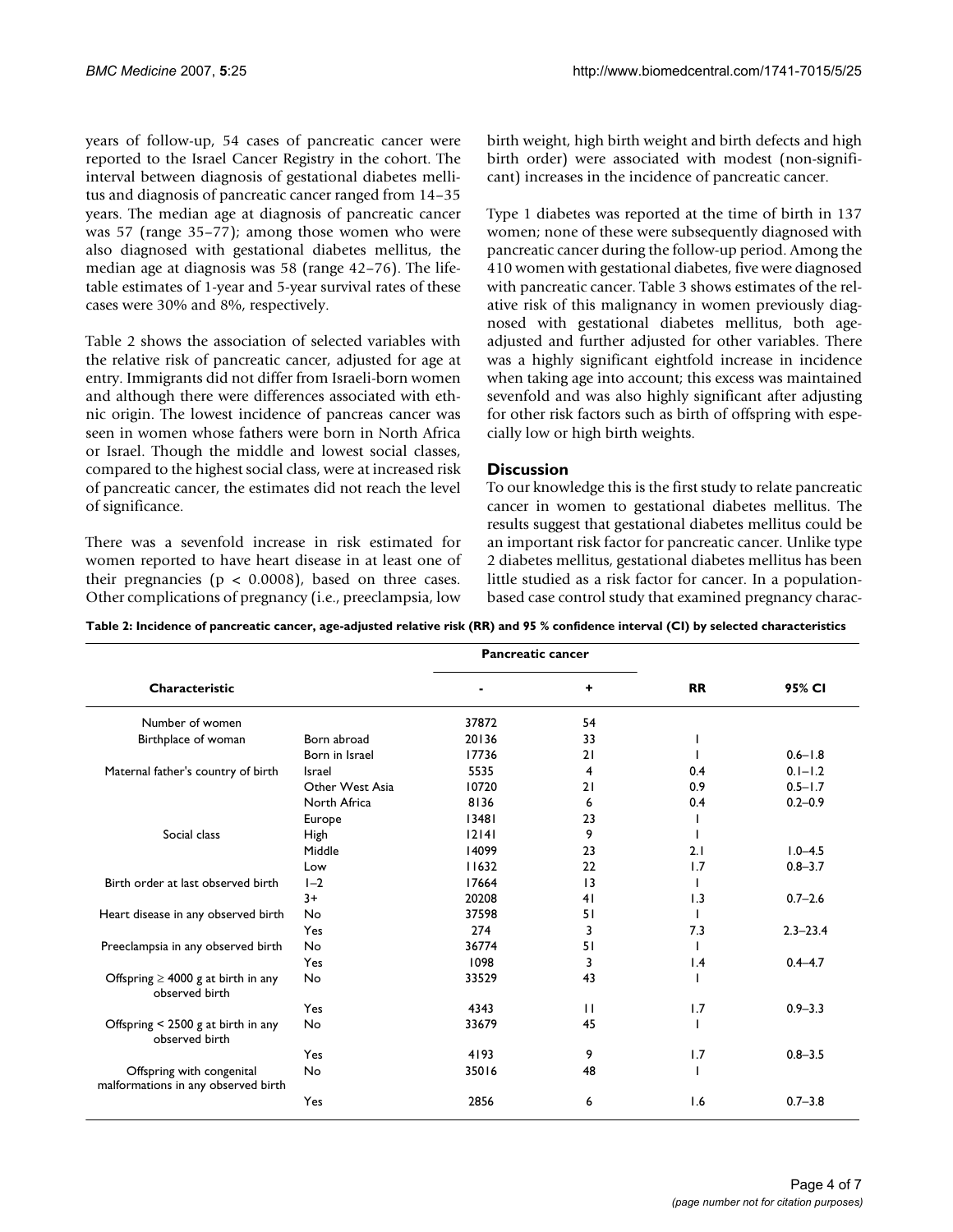| Characteristic                           | <b>Pancreatic cancer</b> |    | <b>Age-adjusted RR</b> | 95% CI       | p-Value  | RR* | 95% CI       | p-Value  |
|------------------------------------------|--------------------------|----|------------------------|--------------|----------|-----|--------------|----------|
|                                          | ٠                        | ٠  |                        |              |          |     |              |          |
| Number of women<br>Gestational diabetes: | 37872                    | 54 |                        |              |          |     |              |          |
| -                                        | 37467                    | 49 |                        |              |          |     |              |          |
| $\ddot{}$                                | 405                      | 5  | 7.9                    | $3.1 - 19.8$ | < 0.0001 | 7.1 | $2.8 - 18.0$ | < 0.0001 |

**Table 3: Numbers of women with and without pancreatic cancer, relative risk (RR) and 95% confidence interval (CI) by gestational diabetes**

\* RR adjusted for age at first observed birth and birth weight.

teristics and breast cancer, it was reported that the risk associated with gestational diabetes mellitus was reduced in the first five years after pregnancy but somewhat increased after five years [15]. A prospective cohort study in Scotland studied indices of sub-clinical glucose intolerance among women recruited during pregnancy, relating them to cancer 20 years later [16]. The risk of any neoplasm increased with higher fasting plasma glucose levels. Similar results were found for breast cancer. Though that study was quite small ( $N = 753$ ), it suggested that even subclinical gestational glucose intolerance might be an important determinate of cancer risk.

The conversion rate for gestational diabetes mellitus to type 2 diabetes mellitus can be as high as 70% (range 2.6– 70%) depending on the length of follow-up [19]. Women who have had gestational diabetes mellitus are often more insulin resistant than their normal counterparts after pregnancy and have also been found to have a defect in β-cell function (reviewed in Buchanan [7]). Increasing insulin resistance coupled with a decrease in β-cell function over time could lead to hyperglycemia characteristic of type 2 diabetes mellitus.

Several studies have investigated the role of glucose levels and risk of pancreatic cancer. A prospective study (followup 12 years) in Chicago found that mean post-load plasma glucose levels were lower among women who subsequently died of pancreatic cancer compared to survivors, though there were only six deaths reported [20]. Another study in the same population in Chicago (average follow-up of 25 years), examined post-load plasma glucose levels in 15183 women, relating them to pancreatic cancer mortality [21]. The authors reported a non-significant increase in deaths from this cause associated with post-load plasma glucose levels above 119 mg/dl. In a prospective study among 468615 Korean women enrolled in a health plan and followed for up to 10 years, mortality from pancreatic cancer was associated with a significant increase in risk among women with fasting serum glucose levels above 90 mg/dl ( $p = 0.01$ ) [22]. The relative risk (compared to < 90 mg/dl) of fasting serum glucose in the normal range (90–109 mg/dl) was 1.5 (95% confidence interval (CI) 1.2–1.8) and up to 2.1 (95% CI 1.4–2.9) for those  $\geq$  126 mg/dl; the findings were similar when examining the association between fasting serum glucose levels and the incidence of pancreatic cancer. The results of the study in Korea suggest, as did the study in Scotland [16], that even glucose levels in the upper range of normal could be associated with an increased risk of some cancers, including pancreatic cancer.

There is a pathway by which hyperglycemia could increase the risk of pancreatic cancer in persons with either type 1 or type 2 diabetes mellitus. Hyperglycemia increases the generation of reactive oxygen species (ROS) that are hypothesized to be linked to some of the more common morbidities associated with diabetes [23]. Persons with type I and type 2 diabetes mellitus have been reported to generate more reactive oxygen species (ROS) than controls [24]. If anti-oxidant mechanisms are overwhelmed and DNA is damaged, this could lead to the loss of function in critical proteins such as those involved in tumor suppression. However, it should be considered that in our sample only women diagnosed with gestational diabetes mellitus went on to develop pancreatic cancer whereas no cases of pancreatic cancer were found among women diagnosed with type 1 diabetes mellitus.

Gapstur and colleagues have proposed a mechanism by which hyperinsulemia, associated with type 2 diabetes mellitus, might act to increase the risk of pancreatic cancer [21]. They postulate that in the hyperinsulemic state, the exocrine cells of the pancreas are exposed to extremely high levels of insulin. Insulin at high levels binds to the insulin-like growth factor I (IGF1) receptor [25] and downregulates the IGF binding protein 1, (IGFBP1) [26], thus the amount of bioavailable IGF-1 could increase. Insulin has been reported to increase cell growth in pancreatic cancer cell lines [27], while IGF1 has been shown to increase pancreatic cancer cell growth [28].

For many years there has been a controversy whether diabetes is causally associated with pancreatic cancer or is merely a consequence of tumor growth. Different studies have addressed this question by examining the length of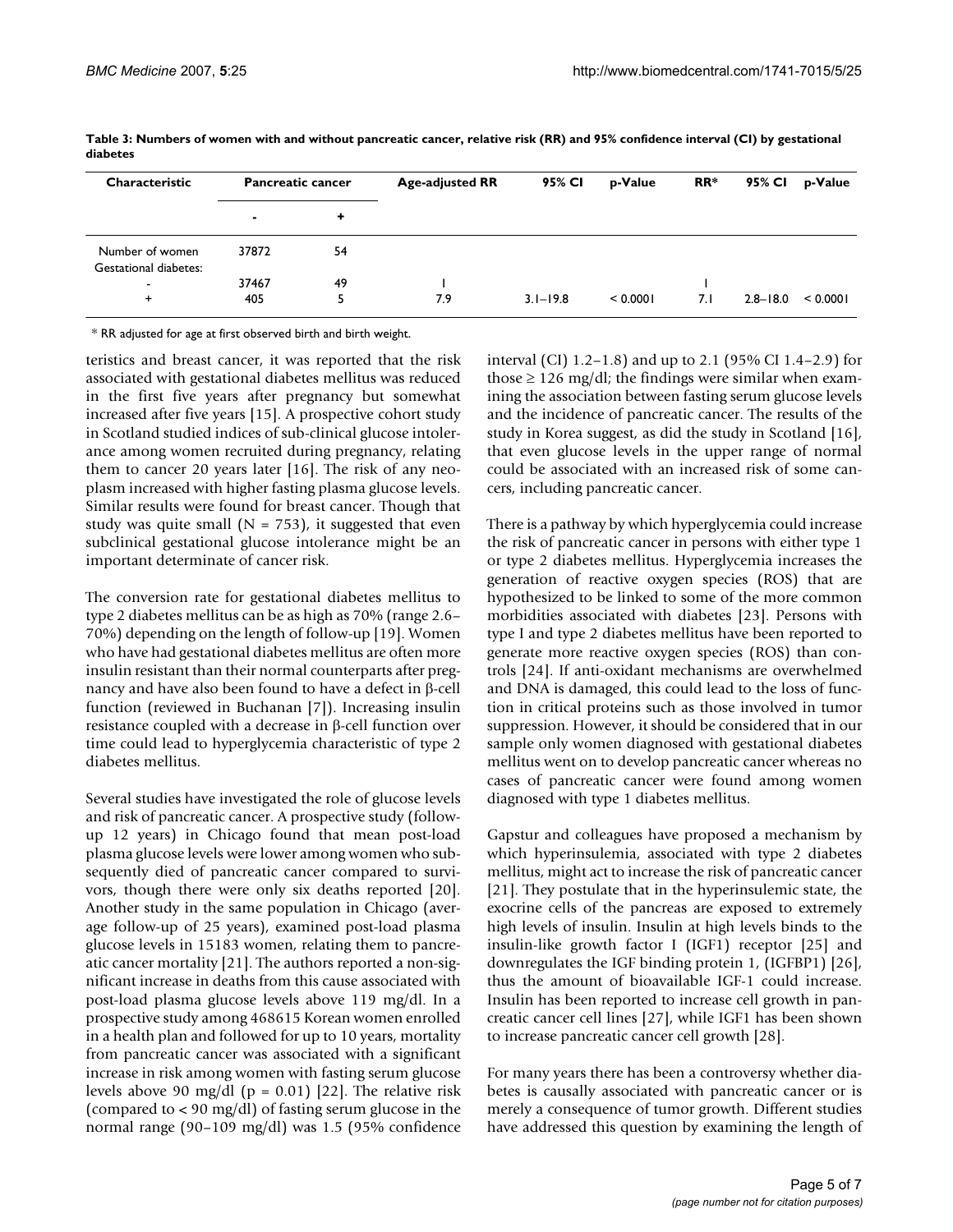time between diagnosis of diabetes and pancreatic cancer. In a recent meta-analysis, time between diagnoses was examined; it was reported that there was a significant 50% increase in risk associated with type 2 diabetes mellitus diagnosed 5 or more years earlier [6]. In the current study the time between diagnosis of gestational diabetes mellitus and that of pancreatic cancer ranged from 14–35 years. As disease progression is aggressive in pancreatic cancer (the 1-year survival rate was 30% in this cohort) it makes it unlikely that gestational diabetes diagnosed 14 or more years earlier is a consequence of tumor growth [6].

An intriguing observation is the strong association of pancreatic cancer with heart disease. Although based on only three cases, it is unlikely to be due to chance. We have no information on the exact diagnosis; however, heart disease recorded at the time of the birth would have been due to congenital defect, rheumatic heart disease or cardiomyopathy.

Our study has the advantage of a prospective design, long follow-up and complete obstetric history on all births. The data on gestational diabetes mellitus and other birth complications were taken from medical records at the time of birth and did not rely on self-report. Further, the ascertainment of pancreatic cancer is likely to be complete and unbiased relative to the obstetric history. Unlike many studies of diabetes, we were able to distinguish between women with type 1 diabetes mellitus and those with gestational diabetes mellitus; however, we do not have an exact definition of diabetes and modern criteria for gestational diabetes mellitus were not applied in that era. Data were available only on observed pregnancies, and there might be some misclassification of exposure, but it was likely random and would only tend to weaken the association. We were unable to control for smoking history and body mass index in the analysis; however, the prevalence of current smoking and obesity in a subgroup of women interviewed postpartum was only 13.2% and 2.1% respectively. Though there were only 54 cases of pancreatic cancer ascertained through the follow-up period, given the strength of the association our results are unlikely to be due to chance or confounding, although it cannot be ruled out as the RR at the low end of the confidence interval was 2.8.

## **Conclusion**

The prevalence of gestational diabetes mellitus is reported to be increasing [29,30], not surprisingly given the prevalence of overweight and obesity in the US [31]. Other than type 2 diabetes mellitus, the sequelae of gestational diabetes mellitus remains largely unknown. If the results of the current study are confirmed, then it would be expected that the incidence of pancreatic cancer could increase. Research is urgently needed to ascertain this, and other possible health sequelae of gestational diabetes mellitus, so that appropriate interventions can be developed and implemented.

# **Competing interests**

The author(s) declare that they have no competing interests.

## **Authors' contributions**

MCP analyzed and interpreted the data and wrote the first draft of the manuscript and critically revised the manuscript. MBT, KK, LD, RY, ET and RC participated in the analysis and interpretation of the data and critically revised the manuscript. YF contributed to the conception and design of the study and acquisition of the data and critically revised the manuscript. OP contributed to the conception and design of the study and critically revised the manuscript. SH acquired the data and conceived of the design of the study, participated in the analysis and interpretation of the data and critically revised the manuscript. All authors gave final approval of the manuscript.

#### **Acknowledgements**

We thank the women, men and children who participated in the Jerusalem Perinatal Study. This study was funded by the National Institutes of Health (RO1CA80197).

#### **References**

- 1. American Cancer Society: *Cancer Facts & Figures 2006* Atlanta, GA: American Cancer Society; 2006.
- 2. DiMagno EP, Reber HA, Tempero MA: **[AGA technical review on](http://www.ncbi.nlm.nih.gov/entrez/query.fcgi?cmd=Retrieve&db=PubMed&dopt=Abstract&list_uids=10579989) the epidemiology, diagnosis, and treatment of pancreatic [ductal adenocarcinoma. American Gastroenterological](http://www.ncbi.nlm.nih.gov/entrez/query.fcgi?cmd=Retrieve&db=PubMed&dopt=Abstract&list_uids=10579989) [Association.](http://www.ncbi.nlm.nih.gov/entrez/query.fcgi?cmd=Retrieve&db=PubMed&dopt=Abstract&list_uids=10579989)** *Gastroenterology* 1999, **117:**1464-1484.
- 3. Wang F, Herrington M, Larsson J, Permert J: **[The relationship](http://www.ncbi.nlm.nih.gov/entrez/query.fcgi?cmd=Retrieve&db=PubMed&dopt=Abstract&list_uids=12556242) [between diabetes and pancreatic cancer.](http://www.ncbi.nlm.nih.gov/entrez/query.fcgi?cmd=Retrieve&db=PubMed&dopt=Abstract&list_uids=12556242)** *Mol Cancer* 2003, **2:**4.
- 4. US Cancer Statistics Working Group: *United States Cancer Statistics: 2002 Incidence and Mortality* Edited by: . Atlanta: US Department of Health and Human Services, Centers for Disease Control and Prevention and the National Cancer Institute; 2005.
- 5. Everhart J, Wright D: **[Diabetes mellitus as a risk factor for pan](http://www.ncbi.nlm.nih.gov/entrez/query.fcgi?cmd=Retrieve&db=PubMed&dopt=Abstract&list_uids=7745774)[creatic cancer. A meta-analysis.](http://www.ncbi.nlm.nih.gov/entrez/query.fcgi?cmd=Retrieve&db=PubMed&dopt=Abstract&list_uids=7745774)** *JAMA* 1995, **273:**1605-1609.
- 6. Huxley R, Ansary-Moghaddam A, Berrington de Gonzalez A, Barzi F, Woodward M: **[Type-II diabetes and pancreatic cancer: a](http://www.ncbi.nlm.nih.gov/entrez/query.fcgi?cmd=Retrieve&db=PubMed&dopt=Abstract&list_uids=15886696) [meta-analysis of 36 studies.](http://www.ncbi.nlm.nih.gov/entrez/query.fcgi?cmd=Retrieve&db=PubMed&dopt=Abstract&list_uids=15886696)** *Br J Cancer* 2005, **92:**2076-2083.
- 7. Buchanan TA, Xiang AH: **[Gestational diabetes mellitus.](http://www.ncbi.nlm.nih.gov/entrez/query.fcgi?cmd=Retrieve&db=PubMed&dopt=Abstract&list_uids=15765129)** *J Clin Invest* 2005, **115:**485-491.
- 8. Kjos SL, Buchanan TA: **[Gestational diabetes mellitus.](http://www.ncbi.nlm.nih.gov/entrez/query.fcgi?cmd=Retrieve&db=PubMed&dopt=Abstract&list_uids=10580075)** *N Engl J Med* 1999, **341:**1749-1756.
- <span id="page-5-0"></span>9. **[Gestational diabetes mellitus.](http://www.ncbi.nlm.nih.gov/entrez/query.fcgi?cmd=Retrieve&db=PubMed&dopt=Abstract&list_uids=12502631)** *Diabetes Care* 2003, **26(Suppl 1):**S103-105.
- 10. Green JR, Pawson IG, Schumacher LB, Perry J, Kretchmer N: **[Glu](http://www.ncbi.nlm.nih.gov/entrez/query.fcgi?cmd=Retrieve&db=PubMed&dopt=Abstract&list_uids=2375375)[cose tolerance in pregnancy: ethnic variation and influence](http://www.ncbi.nlm.nih.gov/entrez/query.fcgi?cmd=Retrieve&db=PubMed&dopt=Abstract&list_uids=2375375) [of body habitus.](http://www.ncbi.nlm.nih.gov/entrez/query.fcgi?cmd=Retrieve&db=PubMed&dopt=Abstract&list_uids=2375375)** *Am J Obstet Gynecol* 1990, **163:**86-92.
- 11. Dooley SL, Metzger BE, Cho NH: **[Gestational diabetes mellitus.](http://www.ncbi.nlm.nih.gov/entrez/query.fcgi?cmd=Retrieve&db=PubMed&dopt=Abstract&list_uids=1748260) [Influence of race on disease prevalence and perinatal out](http://www.ncbi.nlm.nih.gov/entrez/query.fcgi?cmd=Retrieve&db=PubMed&dopt=Abstract&list_uids=1748260)[come in a US. population.](http://www.ncbi.nlm.nih.gov/entrez/query.fcgi?cmd=Retrieve&db=PubMed&dopt=Abstract&list_uids=1748260)** *Diabetes* 1991, **40(Suppl 2):**25-29.
- 12. Berkowitz GS, Lapinski RH, Wein R, Lee D: **[Race/ethnicity and](http://www.ncbi.nlm.nih.gov/entrez/query.fcgi?cmd=Retrieve&db=PubMed&dopt=Abstract&list_uids=1595695) [other risk factors for gestational diabetes.](http://www.ncbi.nlm.nih.gov/entrez/query.fcgi?cmd=Retrieve&db=PubMed&dopt=Abstract&list_uids=1595695)** *Am J Epidemiol* 1992, **135:**965-973.
- 13. Murphy NJ, Bulkow LR, Schraer CD, Lanier AP: **[Prevalence of dia](http://www.ncbi.nlm.nih.gov/entrez/query.fcgi?cmd=Retrieve&db=PubMed&dopt=Abstract&list_uids=8422799)[betes mellitus in pregnancy among Yup'ik Eskimos, 1987–](http://www.ncbi.nlm.nih.gov/entrez/query.fcgi?cmd=Retrieve&db=PubMed&dopt=Abstract&list_uids=8422799) [1988.](http://www.ncbi.nlm.nih.gov/entrez/query.fcgi?cmd=Retrieve&db=PubMed&dopt=Abstract&list_uids=8422799)** *Diabetes Care* 1993, **16:**315-317.
- 14. King H: **[Epidemiology of glucose intolerance and gestational](http://www.ncbi.nlm.nih.gov/entrez/query.fcgi?cmd=Retrieve&db=PubMed&dopt=Abstract&list_uids=9704221) [diabetes in women of childbearing age.](http://www.ncbi.nlm.nih.gov/entrez/query.fcgi?cmd=Retrieve&db=PubMed&dopt=Abstract&list_uids=9704221)** *Diabetes Care* 1998, **21(Suppl 2):**B9-13.